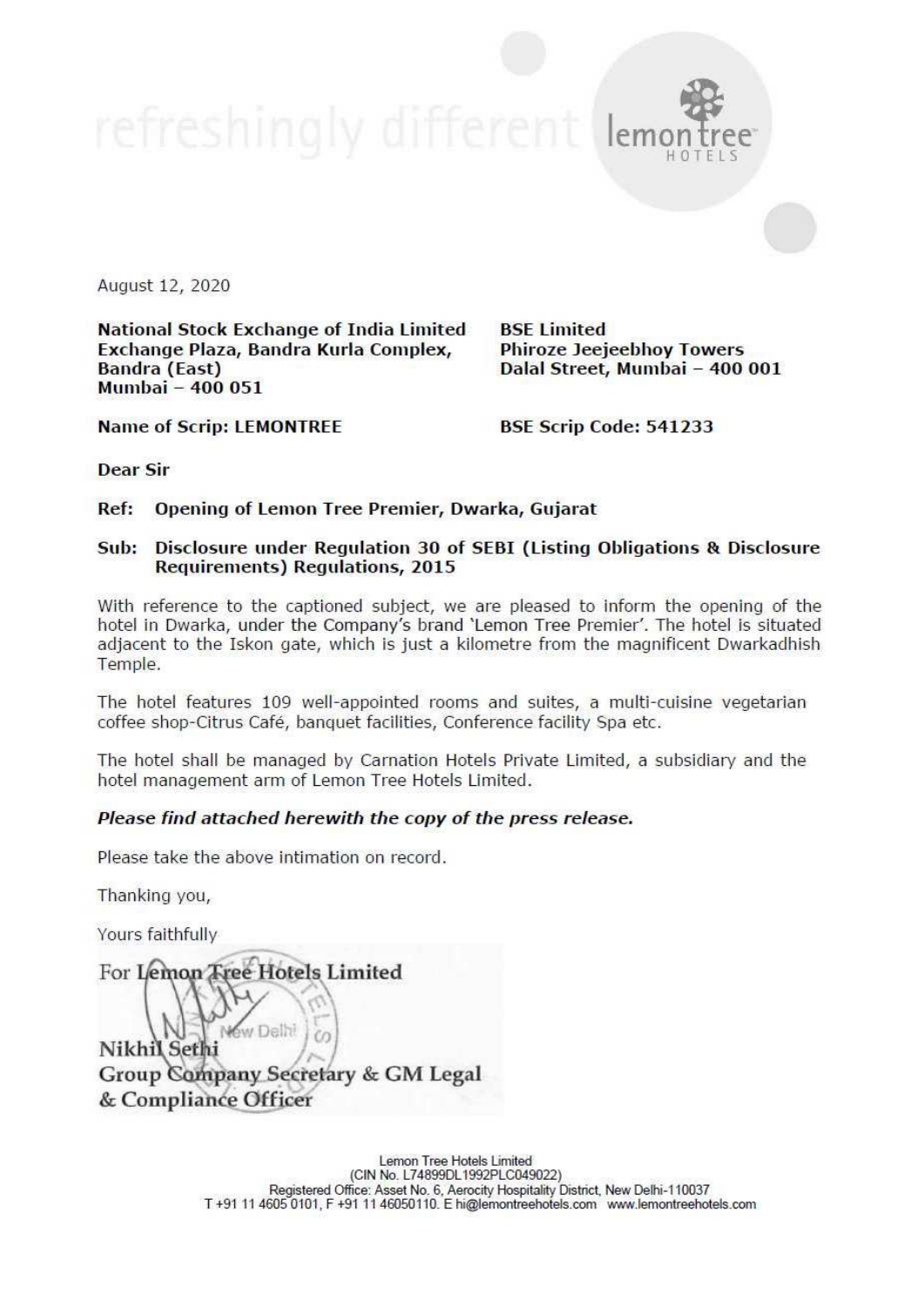# Lemon Tree Hotels Ltd. debuts in the holy city of Dwarka with Lemon Tree Premier, Dwarka

The hotelfeatures 109 well-appointed rooms and suites,delicious dining and refreshing recreation options, and alluring views of the divine Dwarkadhish temple

August 12, 2020: Lemon Tree Hotels Limited, through its management subsidiary Carnation Hotels Pvt. Ltd., announced its debut in Dwarka, Gujarat,with the launch of the 109 keyhotel -Lemon Tree Premier, Dwarka. Located on the sacred lands of "Lord Krishna's kingdom" and within the historic city of Dwarka, stands the aesthetically designed hotel. The property is strategically situated adjacent to the Iskon gate, which is just a kilometre from the magnificent DwarkadhishTemple.

The hotel features 109 well-appointed rooms and suites, which combine understated elegance and old world charm with modern amenities and facilities. Designed for the comfort of every traveller, most of the plush and comfortable rooms and suites offer a majestic view of the Dwarkadhish Temple.

Complementing the stay facilities are a multi-cuisine vegetarian coffee shop - Citrus Café\*, and expansive banquet spaces\* and conference facilities\*, including large conference rooms, a boardroom and a fully equipped business center. For recreation, the hotel has a rejuvenating spa - Fresco\*, a well-equipped fitness center\*, a recreation room - Refresh\*, and a beautiful swimming pool\* that promises to keep you feeling fresh and vibrant.

Guests can experience the four enchanting Aartis - ManglaAarti, ShringarAarti, Sandhya Aarti and ShayanAarti - and witness the auspicious ceremony of hoisting the magnificent flag with the symbol of the Sun and Moon at the Dwarkadhish Temple. Just a few minutes away from Dwarka railway station, the hotel caters to the requirements of both, leisure and pilgrim travellers with easy access to eminent attractions, including the Dwarka Beach,Rukmani Temple, NageshwarJyotirlinga Temple, Shivrajpur Beach, GopiTalavand Bet Dwarka.

The hotel provides a customized pilgrim tour that includes the Dwarkadhish Temple, NageshwarJyothirlinga Temple, ByetDwarka Temples, Rukmani Temple and GopiTalavlake.

The closest airports are Rajkot Airport and Ahmedabad Airport. At a distance of 230 kms from Somnath, Dwarka also makes for a perfect road trip destination for travellers who seek scenic delights.

Envelop your mind, body and soul in the divine land of mystic tales and enjoy the vibe of this ancient city!

\*Due to the ongoing COVID 19 circumstances, certain services and facilities will be limited or unavailable, in keeping with our house rules and the prevailing government regulations